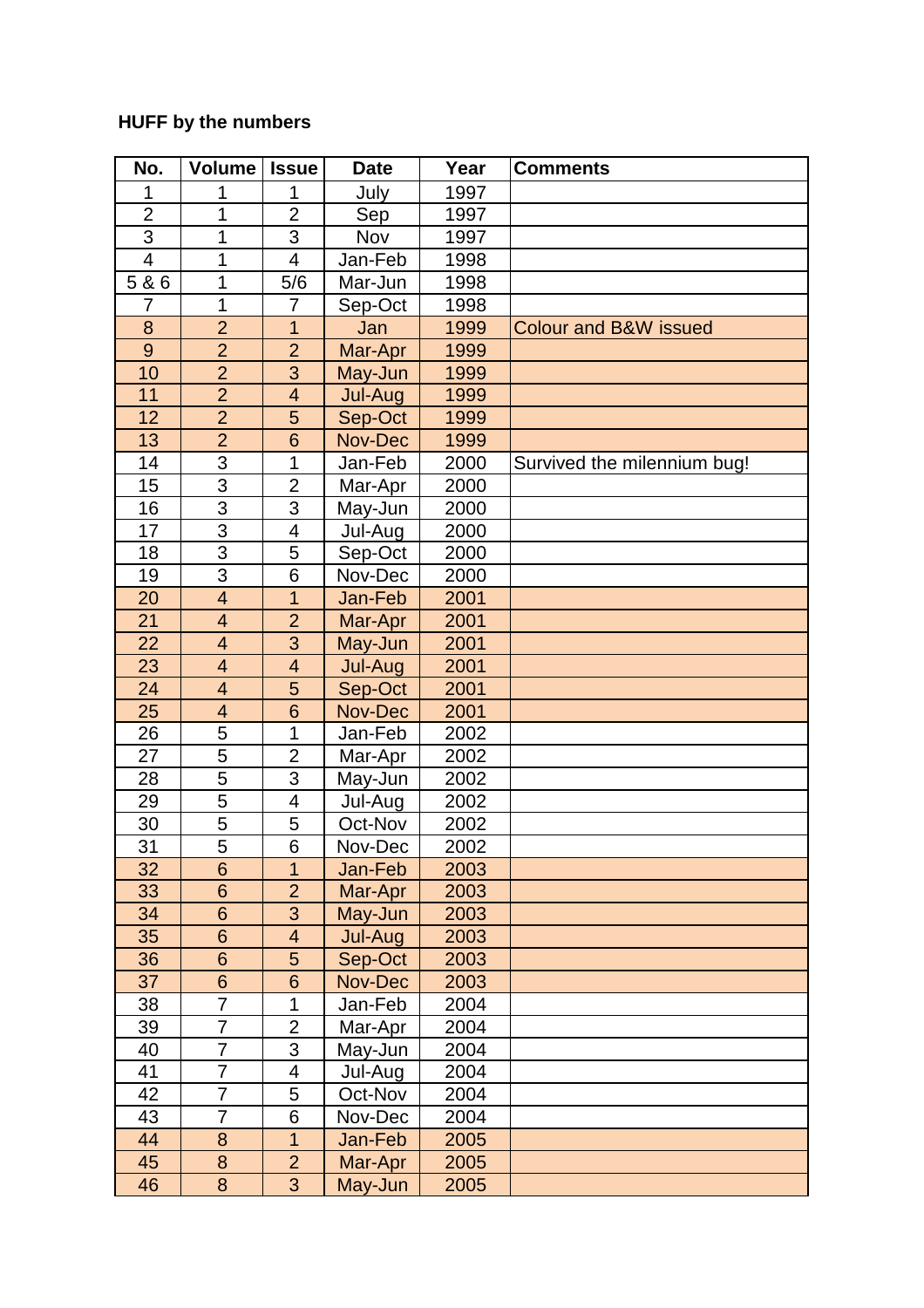## **HUFF by the numbers**

| No. | <b>Volume</b>    | <b>Issue</b>             | <b>Date</b> | Year    | <b>Comments</b>                   |
|-----|------------------|--------------------------|-------------|---------|-----------------------------------|
| 47  | 8                | $\overline{\mathbf{4}}$  | Jul-Aug     | 2005    |                                   |
| 48  | 8                | 5                        | Sep-Oct     | 2005    |                                   |
| 49  | 8                | $6\overline{6}$          | Nov-Dec     | 2005    |                                   |
| 50  | $\boldsymbol{9}$ | 1                        | Jan-Apr     | 2006    |                                   |
| 51  | 9                | $\overline{2}$           | May-Jun     | 2006    |                                   |
| 52  | $\boldsymbol{9}$ | $\overline{3}$           | Jul-Oct     | 2006    |                                   |
| 53  | 9                | $\overline{\mathcal{A}}$ | Nov-Jan     | 2006-07 |                                   |
| 54  | 10               | $\overline{1}$           | Feb-Apr     | 2007    |                                   |
| 55  | 10               | $\overline{2}$           | May-Nov     | 2007    |                                   |
| 56  | 10               | 3                        | Dec         | 2007    |                                   |
| 57  | 11               | $\overline{1}$           |             |         | <b>Not published</b>              |
| 58  | 11               | $\overline{2}$           | Mar-Jun     | 2008    |                                   |
| 59  | 11               | 3                        | Oct         | 2008    |                                   |
| 60  | 11               | 4                        | Dec         | 2008    |                                   |
| 61  | 12               | 1                        | Feb         | 2009    |                                   |
| 62  | 12               | $\overline{2}$           | Mar         | 2009    |                                   |
| 63  | $\overline{12}$  | $\overline{3}$           | Apr         | 2009    | Incorrectly numbered #62          |
| 64  | 12               | $\overline{\mathbf{4}}$  | Sep         | 2009    | Incorrectly numbered #63          |
| 65  | 13               | 1                        | Nov         | 2010    | Out of sequence                   |
| 66  | 13               | $\overline{2}$           | Apr         | 2010    |                                   |
| 67  | 13               | $\overline{3}$           | Aug         | 2010    |                                   |
| 68  | 13               | $\overline{\mathbf{4}}$  | Dec         | 2010    |                                   |
| 69  | 14               | $\overline{1}$           | Feb         | 2011    |                                   |
| 70  | 14               | $\overline{2}$           | Oct         | 2011    |                                   |
| 71  | 14               | 3                        | Aug         | 2011    |                                   |
| 72  | 14               | $\overline{4}$           | Nov         | 2011    |                                   |
| 73  | 15               | 1                        | Mar         | 2012    |                                   |
| 74  | 15               | $\overline{2}$           | May         | 2012    |                                   |
| 75  | 15               | 3                        | Aug         | 2012    |                                   |
| 76  | 16               | $\overline{1}$           | Feb         | 2013    |                                   |
| 77  | 16               | $\overline{2}$           | May         | 2013    |                                   |
| 78  | 16               | 3                        | July        | 2013    |                                   |
| 79  | 16               | $\overline{\mathbf{4}}$  | Oct         | 2013    |                                   |
| 80  | 17               | 1                        | Jun         | 2014    |                                   |
| 81  | 17               | $\overline{2}$           | Oct         | 2014    |                                   |
| 82  |                  |                          |             |         | <b>Not published</b>              |
| 83  |                  |                          |             |         | <b>Not published</b>              |
| 84  | 18               | 3                        | <b>Dec</b>  | 2015    |                                   |
| 85  | 19               | 1                        | Mar         | 2016    |                                   |
| 86  | 19               | $\overline{2}$           | Jun         | 2016    |                                   |
| 87  | 19               | 3                        | Sep         | 2016    | Incorrectly numbered Vol.20 Iss.2 |
| 88  | 19               | $\overline{\mathcal{A}}$ | Dec         | 2016    |                                   |
| 89  | 20               | $\overline{1}$           | Mar         | 2017    |                                   |
| 90  | 20               | $\overline{2}$           | Jul         | 2017    |                                   |
| 91  | 20               | 3                        | Sep         | 2017    |                                   |